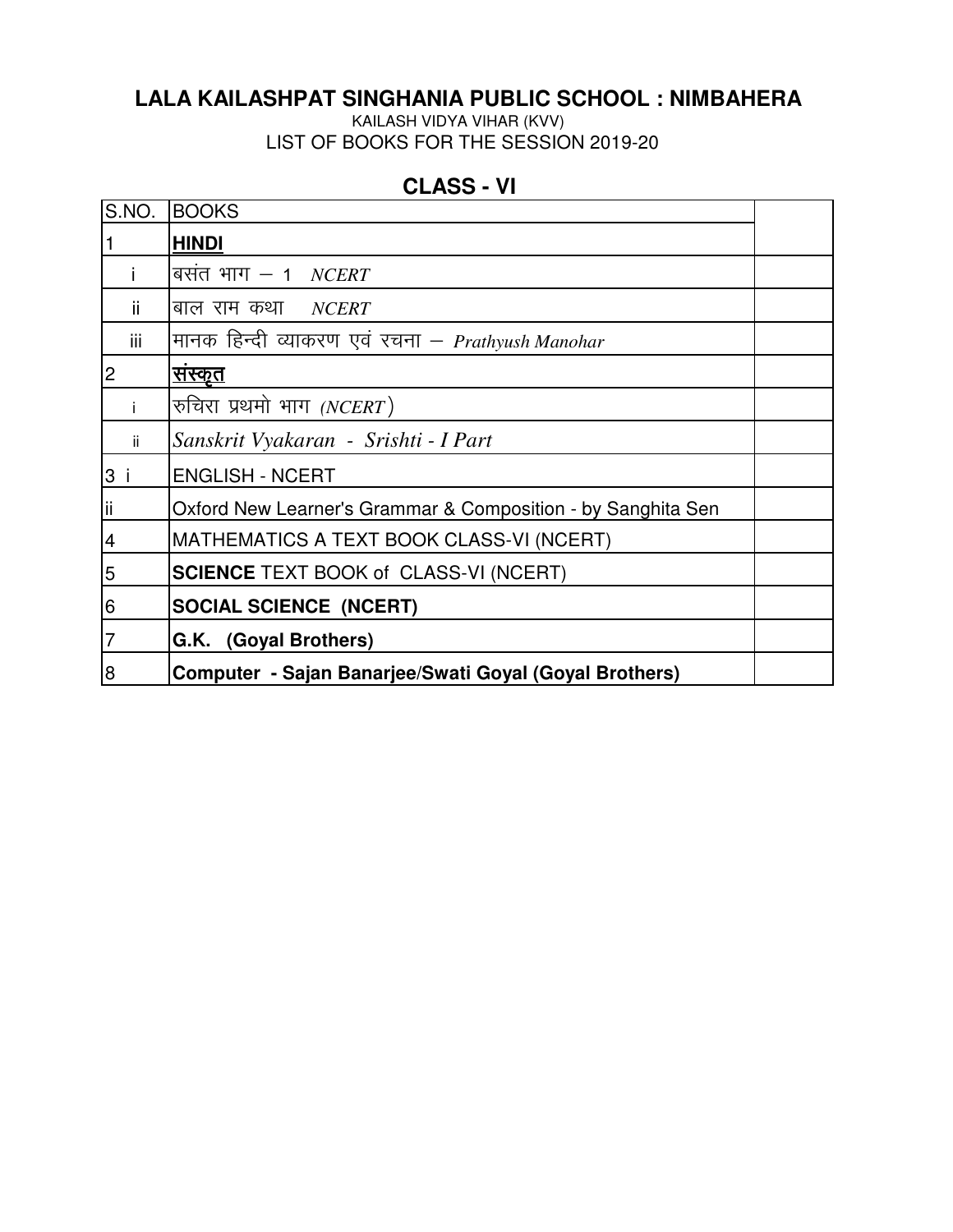| S.NO.          | <b>NAME OF THE BOOKS</b>                                       |  |
|----------------|----------------------------------------------------------------|--|
|                | हिन्दी                                                         |  |
|                | बसंत भाग–2 सातवीं कक्षा के लिए - NCERT                         |  |
| ii             | महाभारत <i>- NCERT</i>                                         |  |
| 2 i            | <b>ENGLISH (NCERT)</b>                                         |  |
| Ϊi             | Oxford New Learner's Grammar & Composition - by Sanghita Sen   |  |
| 3              | संस्कृत                                                        |  |
|                | रुचिरा 2nd part (NCERT)                                        |  |
| ii.            | Sanskrit Vyakaran - Srishti - II Part                          |  |
| $\overline{4}$ | <b>MATHEMATICS</b> A Textbook for Class VII (NCERT)            |  |
| 5              | <b>SCIENCE AND TECHNOLOGY A Textbook for Class VII (NCERT)</b> |  |
| 6              | <b>SOCIAL SCIENCE</b>                                          |  |
| 7              | General Knowledge - (Goyal Brothers)                           |  |
| 8              | Computer - Sajan Banarjee/Swati Goyal (Goyal Brothers)         |  |

**CLASS - VII**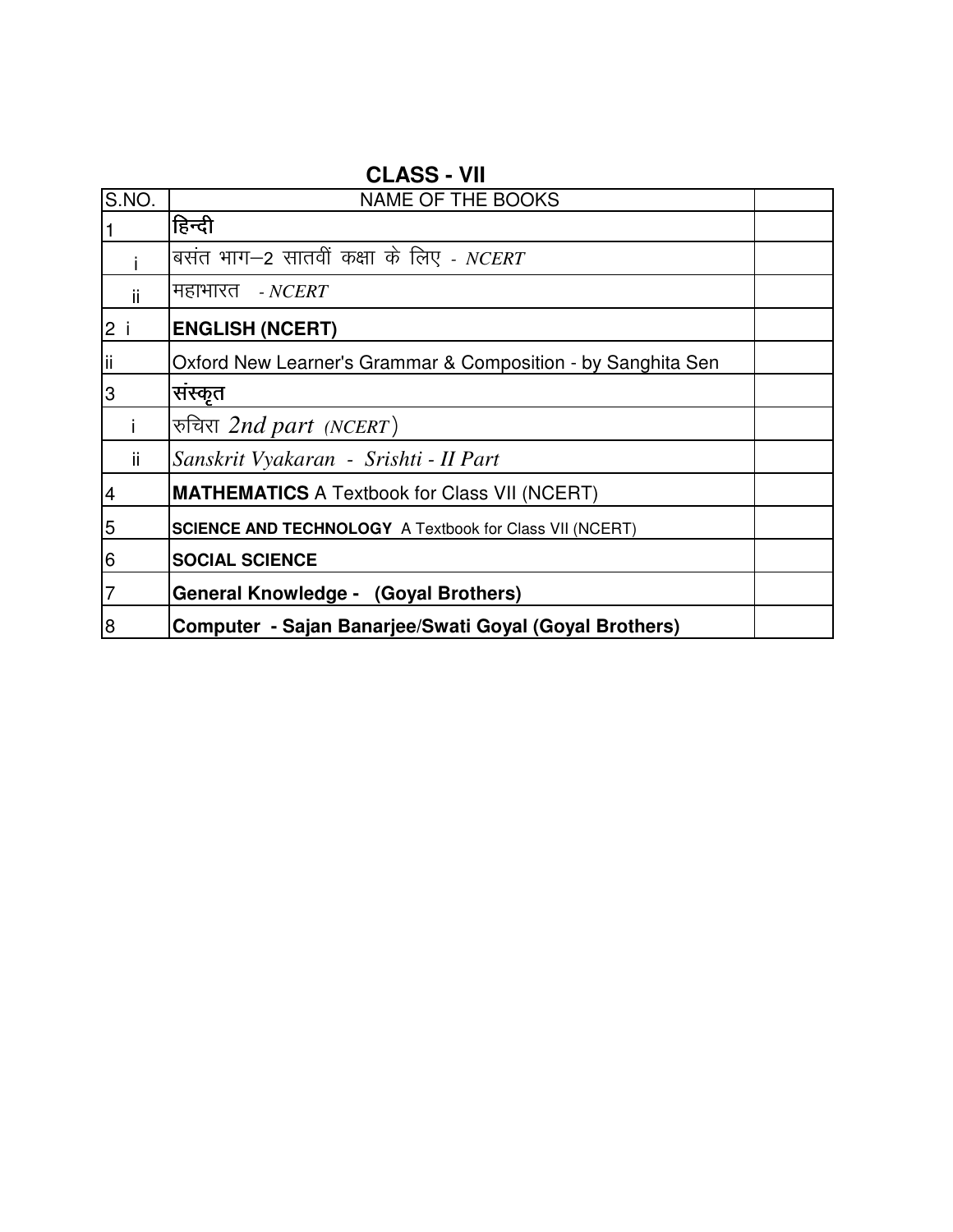| S.NO.          | <b>NAME OF THE BOOKS</b>                                          |  |
|----------------|-------------------------------------------------------------------|--|
|                |                                                                   |  |
| $\vert$ 1      | <b>HINDI</b>                                                      |  |
|                | बसंत भाग–3 आठवीं कक्षा के लिए <i>(NCERT)</i>                      |  |
| ii.            | भारत की खोज <i>(NCERT)</i>                                        |  |
| $\overline{c}$ | <u>संस्कृत</u>                                                    |  |
|                | रुचिरा तृतीयो भाग (NCERT)                                         |  |
| ji.            | Sanskrit Vyakaran - Srishti - III Part                            |  |
| 3 i            | <b>ENGLISH</b><br>(NCERT)                                         |  |
| lii            | Oxford New Learner's Grammar & Composition - by Sanghita Sen      |  |
| $\overline{4}$ | <b>MATHEMATICS</b> A Textbook for Class VIII (NCERT)              |  |
| 5              | <b>SCIENCE &amp; TECHNOLOGY A Textbook for Class VIII (NCERT)</b> |  |
| 6              | <b>SOCIAL SCIENCE</b> (NCERT)                                     |  |
| $\overline{7}$ | <b>General Knowledge</b> (Goyal Brothers)                         |  |
| 8              | Computer - Sajan Banarjee/Swati Goyal (Goyal Brothers)            |  |

**CLASS - VIII**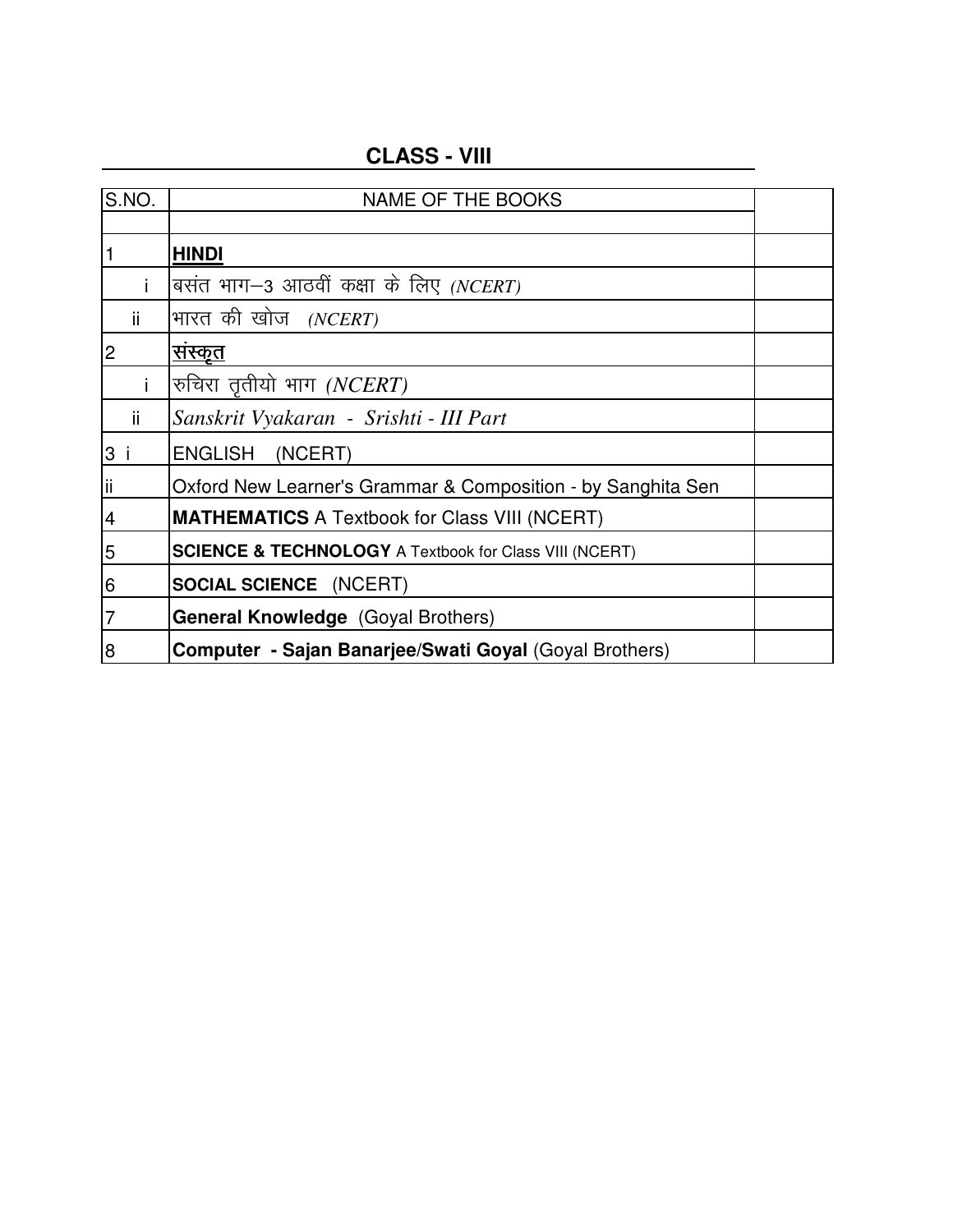**CLASS -IX**

| S.NO.          | <b>BOOKS</b>                                                 |  |
|----------------|--------------------------------------------------------------|--|
|                | हिन्दी                                                       |  |
|                | क्षितिज $(4\pi - 1)$ ( <i>NCERT</i> )                        |  |
| ii.            | कृतिका — 1 <i>(NCERT)</i>                                    |  |
| iii            | नवयुग हिन्दी व्याकरण (NCERT)                                 |  |
| $\overline{2}$ | <b>ENGLISH</b>                                               |  |
|                | <b>INTERACT ENGLISH LITERATURE (NCERT)</b>                   |  |
| ii.            | <b>INTERACT ENGLISH COURSE BOOK (NCERT)</b>                  |  |
| iii            | <b>INTERACT ENGLISH WORK BOOK (NCERT)</b>                    |  |
| 3              | <b>MATHEMATICS</b> Textbook for Class IX (NCERT)             |  |
| (i)<br>4       | <b>SCIENCE &amp; TECHNOLOGY</b> Text Book for Class IX       |  |
|                | (ii) Practical Book (Goyal Publication)                      |  |
| 5<br>(i)       | <b>SOCIAL SCIENCE (Part-I) History Class -IX (NCERT)</b>     |  |
| (ii)           | SOCIAL SCIENCE (Part-II) Geo, Civics & Eco. (NCERT)          |  |
| 6              | COMPUTER - I.T. Goyal Brothers Publication (Paper Code 402). |  |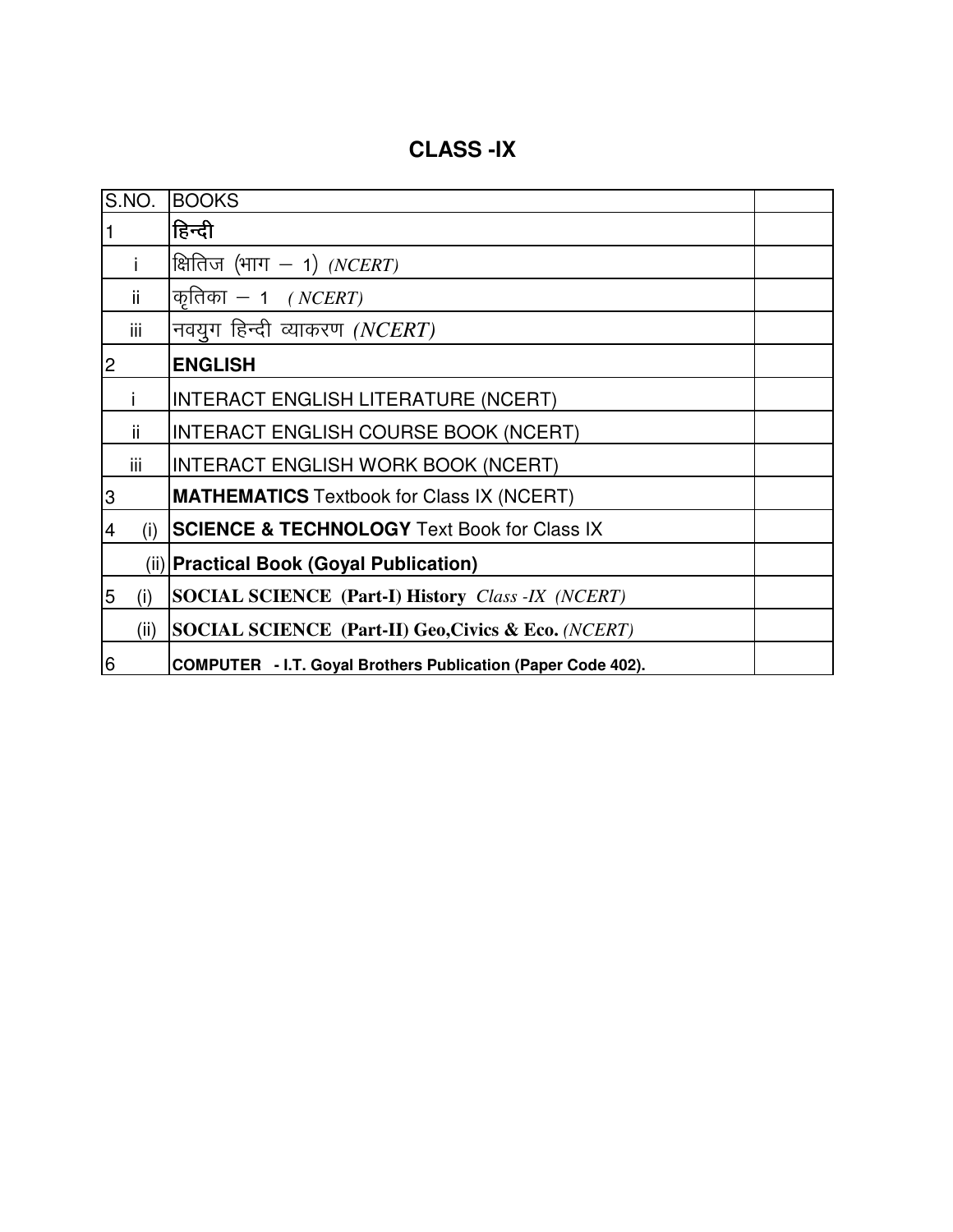S.NO. BOOKS  $1$  हिन्दी i क्षितिज भाग—2 *(NCERT)* ii |कृतिका भाग–2 *(NCERT)* iii | नवयुग – हिन्दी व्याकरण और रचना *(NCERT)* 2 **ENGLISH** i | INTERACT ENGLISH LITERATURE (NCERT) ii INTERACT ENGLISH MAIN COURSE BOOK (NCERT) iii | INTERACT ENGLISH WORK BOOK (NCERT) 3 **MATHEMATICS** Textbook for Class X (NCERT) 4. i. **SCIENCE & TECHNOLOGY** Text Book for Class X (NCERT) ii. **PRACTICALS FOR CLASS X (Goyal Publications)** 5. i. **SOCIAL SCIENCE (Part-I)** *A textbook in History (NCERT)* **SOCIAL SCIENCE (Part-II) Geo, Civics, Eco. Cl***ass -X (NCERT)* 6 **COMPUTER - I.T. Goyal Brothers Publication (Paper Code 402).**

**CLASS - X**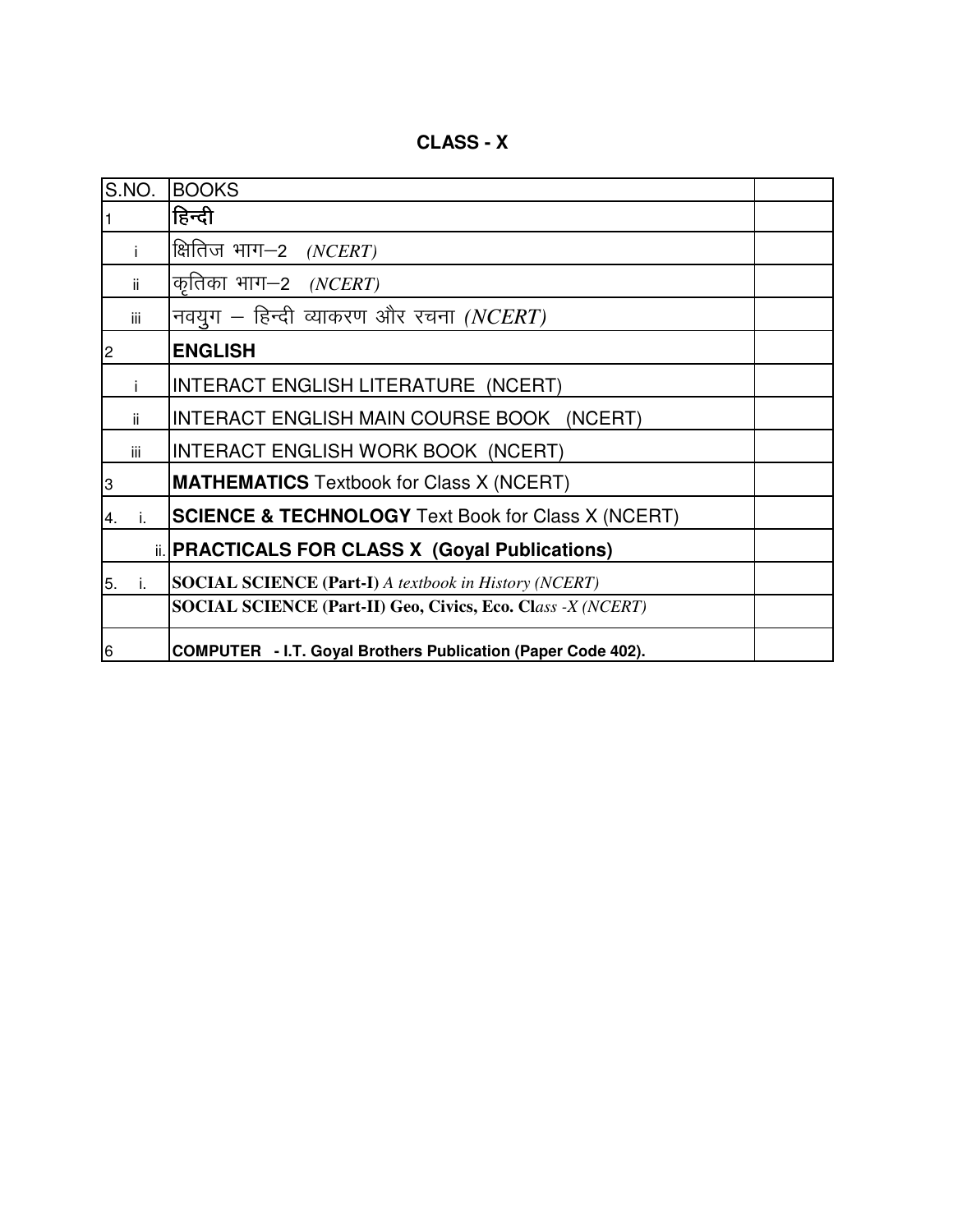| S.NO.                   | <b>BOOKS</b>                                                  |  |
|-------------------------|---------------------------------------------------------------|--|
| 1                       | हिन्दी                                                        |  |
| i.                      | आरोह भाग $-$ 1 (NCERT)                                        |  |
| ii.                     | वितान भाग $-1$ (NCERT)                                        |  |
| $\overline{c}$          | <b>ENGLISH</b>                                                |  |
|                         | i) Horn Bill (NCERT)                                          |  |
| ii.                     | Snapshot (Supplementary) Reader for Class XI (NCERT)          |  |
| 3                       | <b>MATHEMATICS- A Textbook for Class XI (NCERT)</b>           |  |
| $\overline{\mathbf{4}}$ | <b>PHYSICS</b>                                                |  |
| j.                      | <b>Physics Part-I</b><br>(NCERT)                              |  |
| ii.                     | <b>Physics Part-II</b><br>(NCERT)                             |  |
| iii I                   | <b>Physics (Practical Class XI) Comprehensive</b>             |  |
| 5                       | <b>CHEMISTRY- Part - 1 (NCERT)</b>                            |  |
|                         | <b>Chemistry - Part - II (NCERT)</b>                          |  |
|                         | <b>Chemistry (Practical Chemistry Class-XI) Comprehensive</b> |  |
| $\,$ 6                  | <b>BIOLOGY - Text Book for Class - XI (NCERT)</b>             |  |
| 7                       | <b>Comprehensive Practical Biology for class -XI</b>          |  |
|                         | Lab. Manual                                                   |  |
| $\overline{8}$          | <b>ECONOMICS</b>                                              |  |
| i.                      | <b>Introduction to Indian Economy - (NCERT)</b>               |  |
| ii.                     | <b>Introduction to Statistics - (NCERT)</b>                   |  |
| $\boldsymbol{9}$        | <b>ACCOUNTANCY-</b> Double Entry Book Keeping By T.S. Grewal  |  |
|                         | (NCERT)                                                       |  |
| 10                      | <b>BUSINESS STUDIES- by NCERT</b>                             |  |
| 11                      | FINE ARTS - By Ashok Kumar Gupta                              |  |
| 12                      | <b>GEOGRAPHY</b>                                              |  |
|                         | (i) Human Geography (ii) India & the People (NCERT)           |  |
| 13                      | <b>HISTORY</b> - Introduction of World History (NCERT)        |  |
| 14                      | COMPUTER SCIENCE (Class XI) with C++                          |  |
|                         | Volume 1 & Volume II - Sunita Arora (Dhanpat Rai & Co.)       |  |
| 15                      | हिन्दी ऐच्छिक                                                 |  |
|                         |                                                               |  |

**CLASS - XI**